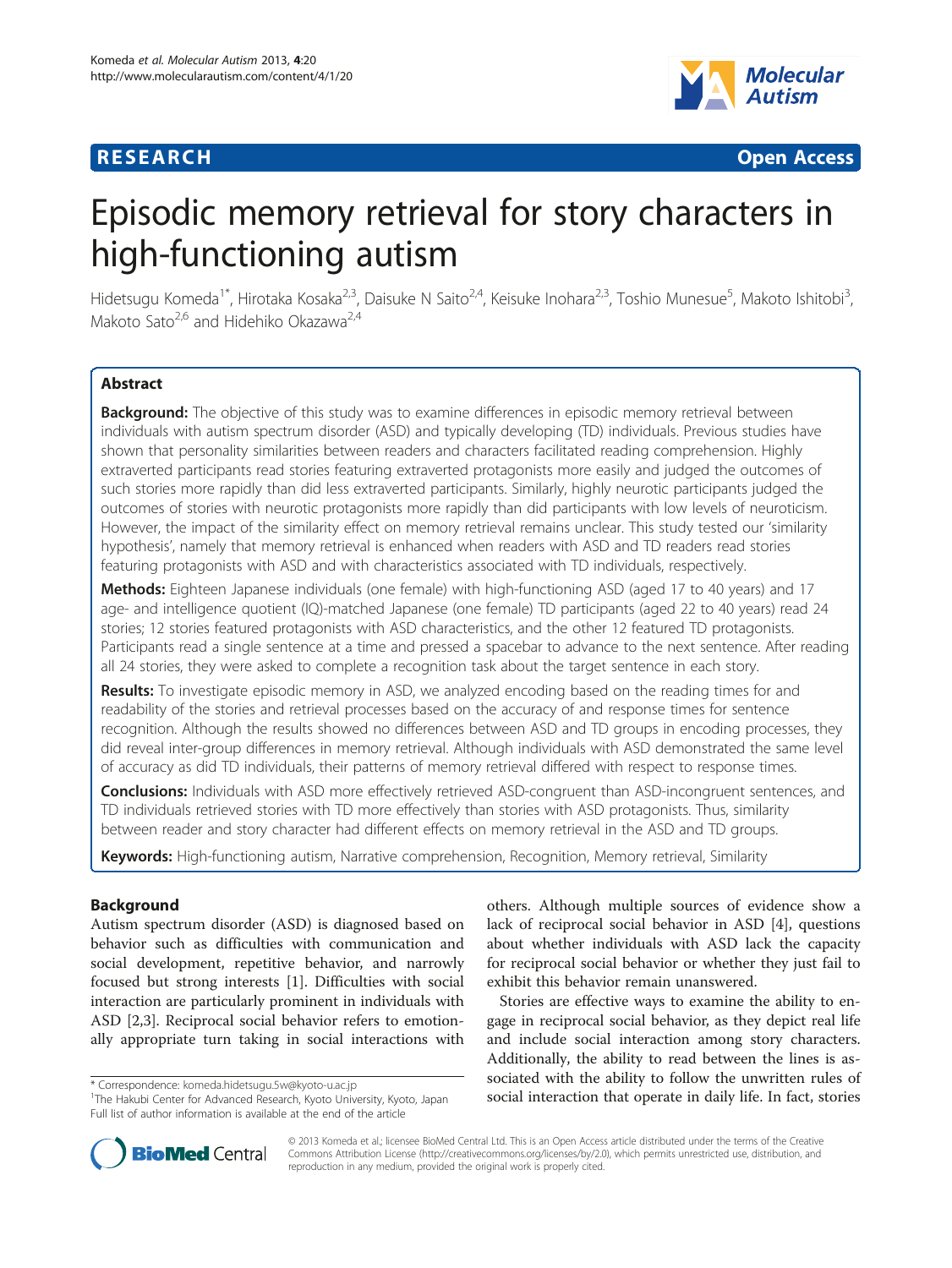have been used in many previous studies to investigate 'theory of mind' [[5\]](#page-7-0), which is the ability to infer the mental states of others, such as their intentions, beliefs, and desires. [[6-8](#page-7-0)].

### Altered episodic memory in autism

Individuals with ASD follow organizational strategies during the retrieval of items from memory that differ from those of TD individuals [\[9,10\]](#page-7-0). Deep-level (semantic or episodic) processing of verbal materials enhances long-term memory better than does surface-level (phonological or perceptual) processing, a phenomenon known as the 'levels-of-processing effect'. This assumes that retrieval is a function of trace elaboration at the time of encoding; that is, the deeper or more elaborate the encoding process is, the more likely it becomes that the information will be retrieved later [\[11\]](#page-7-0). Given that the self-related levels-ofprocessing effect was not found in individuals with ASD [[12](#page-7-0)], it is likely that individuals with ASD use atypical retrieval systems.

Recognition memory has been used as an index of semantic memory, and source memory has been used as an index of episodic memory [[13](#page-7-0)]. Compared with typically developing (TD) children, children with ASD show intact recognition but impaired source memory [[14](#page-7-0)]. This difference in retrieval systems may be understood in terms of the well-established finding that individuals with ASD have impaired episodic memory [[15\]](#page-8-0). Episodic memories are memories of personally experienced events that occurred in a particular place at a particular time. By contrast, semantic memories are memories of timeless, decontextualized facts and entail knowing about something outside the self rather than self-awareness [\[13](#page-7-0)]. Although individuals with ASD show deficits in episodic memory, they have intact semantic memory [\[16](#page-8-0)].

Some researchers have suggested that autobiographical memories, which are episodic memories about the self [[17\]](#page-8-0), have a narrative structure that includes characters, a temporo-spatial framework, causality, and goals [\[18-20](#page-8-0)]. Autobiographical memory may be impaired in ASD because individuals with ASD have difficulty integrating different event elements in the construction of consistent episodic memories [\[21\]](#page-8-0).

# Similarity between readers and characters

According to a previous study [[22\]](#page-8-0), stories allow for the abstraction or generalization of complex social information in a form that offers personal enactments of experiences, rendering them more comprehensible than they would otherwise be. The abstraction function performed by fictional stories requires that readers place themselves into the story events [\[22](#page-8-0)]. This abstraction process should be facilitated when readers have characteristics similar to those of protagonists, as this would presumably enhance the retrieval of memories related to story events or characters.

We predicted that similarities between readers and characters in stories would facilitate the cognitive processing involved in story comprehension. This prediction, which is known as the 'similarity hypothesis' [\[23,24](#page-8-0)], is supported by several studies. Recent studies on TD adults have shown that similarities (or dissimilarities) between readers and characters play critical roles in reading stories [[25](#page-8-0)]. For example, personality is an important factor contributing to interactions between readers and characters [[23](#page-8-0),[24](#page-8-0)]. It is easier for highly extraverted than for less extraverted readers to understand stories about a highly extraverted character [\[23\]](#page-8-0). Additionally, highly extraverted readers can judge the behavioral outcomes of highly extraverted characters more rapidly than can less extraverted readers, and highly neurotic readers can judge the outcomes of stories with highly neurotic characters more rapidly than can less neurotic readers [[24](#page-8-0)]. Although previous studies have shown that personality similarities between readers and characters facilitated reading comprehension, it remains unclear whether this facilitation effect extends to memory retrieval. Based on the similarity hypothesis, we predicted that memory retrieval would be enhanced when readers with ASD read stories featuring protagonists with characteristics of ASD and when readers with TD read stories with TD protagonists. The symmetry predicted by this hypothesis rests on the assumption that ASD and TD can be understood as existing on a spectrum such that the same processes would underpin perception in those with ASD and in TD individuals.

# Objectives of the current project

The objective of the current study was to examine differences between individuals with ASD and TD individuals with regard to episodic memory retrieval for story characters. Half the stories featured a protagonist with characteristics of ASD, and half featured a protagonist with non-autistic characteristics usually observed in TD individuals. We assumed that readers and characters were similar when individuals with ASD read stories featuring protagonists with characteristics of ASD and when TD individuals read stories featuring protagonists with the characteristics of TD individuals. If similarity between readers and characters facilitates memory retrieval, recognition times should be shorter when such similarity exists. If similarity between readers and characters does not influence memory representation, no differences between the groups should be observed in this regard.

# Methods

### **Participants**

Eighteen Japanese individuals (one female) with highfunctioning ASD (aged 17 to 40 years) were recruited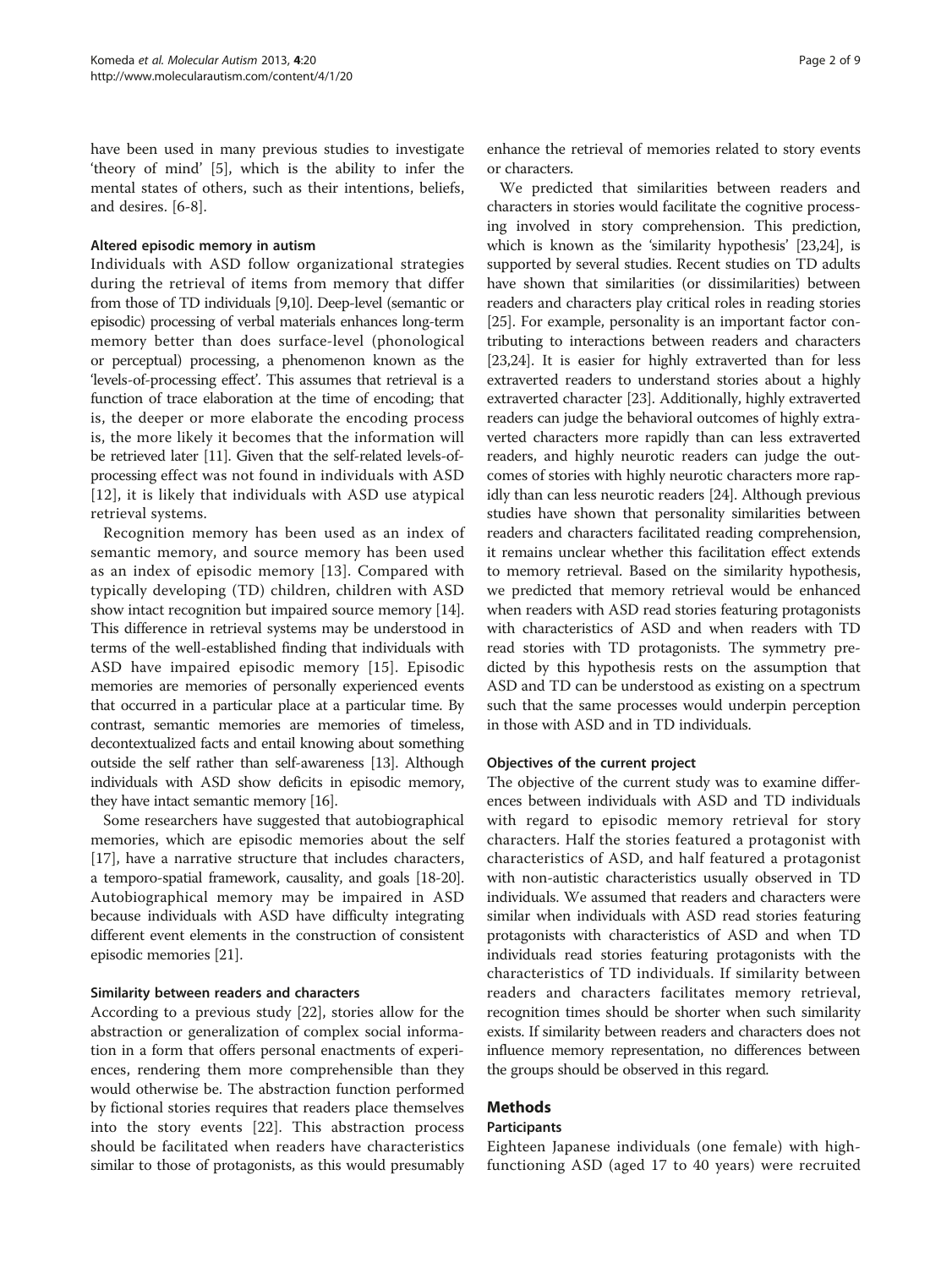<span id="page-2-0"></span>by the Department of Neuropsychiatry of the University of Fukui Hospital, Japan, and the Department of Psychiatry and Neurobiology of Kanazawa University Hospital, Japan. The second and fifth authors diagnosed the participants based on the Diagnostic and Statistical Manual of Mental Disorders (DSM-IV-TR) [[1\]](#page-7-0) and standardized criteria taken from the Diagnostic Interview for Social and Communication Disorders (DISCO) [\[26\]](#page-8-0). The DISCO is reported to have good psychometric properties [[27](#page-8-0)]. It also contains items addressing early development and a section focused on activities of daily living, which provides data on the individual's level of functioning in several areas in addition to the social and communication domains [\[26](#page-8-0)]. The ASD group consisted of 13 participants with autistic disorder and five with Asperger's disorder. Seventeen age- and intelligence quotient (IQ)-matched Japanese (one female) TD participants (aged 22 to 40 years) were recruited from the local community (Table 1). Participants were excluded if they had a history of major medical or neurological illness, including epilepsy, significant head trauma, or alcohol or drug dependence. They were screened to exclude individuals who had a first-degree relative with an axis I disorder according to DSM-IV criteria. IQ assessments were performed with the Wechsler Adult Intelligence Scale-III (WAIS-III) [\[28\]](#page-8-0). All participants had full-scale IQ scores > 80. The groups did not differ in

|  |  |  |  |  |  |  |  | Table 1 Mean ages and IQ scores of the participants |
|--|--|--|--|--|--|--|--|-----------------------------------------------------|
|--|--|--|--|--|--|--|--|-----------------------------------------------------|

| ASD group              | TD group     | t      | р   |
|------------------------|--------------|--------|-----|
| $(n = 18)$             | $(n = 17)$   |        |     |
| 26.3(6.7)              | 26.9(5.3)    | $-30$  | .77 |
| 105.3 (14.1)           | 110.4(7.0)   | $-1.3$ | .20 |
| (81 to 133)            | (96 to 126)  |        |     |
| 111.1 (16.6)           | 112.9(8.1)   | $-41$  | .69 |
| (84 to 147)            | (100 to 128) |        |     |
| 95.8 (14.9)            | 105.4(7.1)   | $-2.4$ | .02 |
| $(75 \text{ to } 124)$ | (92 to 120)  |        |     |
| 31.5 (8.0)             | 14.6 (5.8)   | 7.1    | .00 |
| $(18 \text{ to } 48)$  | (7 to 26)    |        |     |
| 6.1(3.2)               | 2.1(2.4)     | 4.2    | .00 |
| (0 to 10)              | (0 to 7)     |        |     |
| 6.8(2.4)               | 3.1(2.4)     | 4.1    | .00 |
| (1 to 10)              | (0 to 9)     |        |     |
| 7.4(1.7)               | 3.6(2.0)     | 6.1    | .00 |
| (5 to 10)              | (0 to 8)     |        |     |
| 5.1(1.8)               | 2.8(1.6)     | 3.9    | .00 |
| (2 to 8)               | (0 to 6)     |        |     |
| 6.2(2.6)               | 3.1(1.7)     | 4.1    | .00 |
| (1 to 10)              | (0 to 7)     |        |     |
|                        |              |        |     |

Means (SDs) are presented. Range of scores on each measure is shown by italic fonts.

terms of age, verbal IQ, or full-scale IQ (Table 1). To quantify participants' autistic traits, we used the autismspectrum quotient (AQ) [[29](#page-8-0)], which consists of subscales measuring communication, social skills, attention switching, imagination, and attention to detail. Although AO scores (mean  $\pm$  standard deviation (SD) = 31.5  $\pm$  8.0 for the ASD group and  $14.6 \pm 5.8$  for the TD group) are not diagnostic, this measure provides useful supportive diagnostic information, as it has been validated in a clinical sample [\[30\]](#page-8-0). The protocol of this study was approved by the ethics committee of the University of Fukui. After a complete explanation of the study, all participants provided written, informed consent prior to participation.

### Reading task

We wrote stories featuring characters with and without autistic characteristics. The adult version of the social responsiveness scale (SRS)<sup>a</sup> was used to describe the autistic characteristics mentioned in the stories [\[31,32](#page-8-0)]. The SRS, which has child and adult versions, is a quantitative measure of autistic traits and covers a continuous range from significantly impaired to above average [[2,3](#page-7-0)[,33,34](#page-8-0)]. Consistent with previous evidence of the significant heritability of the broader autism phenotype [\[35-37](#page-8-0)], several previous studies have reported significant familial correlations for the subclinical features of ASD measured by the SRS [\[2\]](#page-7-0).

We constructed 24 stories; 12 stories featured protagonists with characteristics of ASD, and the other 12 featured protagonists with characteristics of TD individuals. Each story contained five-sentence episodes (story setting and description of the protagonist's characteristics) and a target (outcome) sentence (Tables 2 and [3,](#page-3-0) Figure [1a](#page-4-0)). Half the stories had male protagonists, and half had female protagonists. Protagonists in the ASD episodes possessed autistic characteristics drawn from the Japanese version of the SRS [[38,39\]](#page-8-0). For example, Table 2 presents Yohei (Japanese male name) as experiencing difficulty perceiving wholes, which

|  | Table 2 Sample story with ASD episode |  |  |  |  |
|--|---------------------------------------|--|--|--|--|
|--|---------------------------------------|--|--|--|--|

the whole picture.

| ASD episode                                                                                                                                                               |                                                                      |  |  |  |  |  |  |
|---------------------------------------------------------------------------------------------------------------------------------------------------------------------------|----------------------------------------------------------------------|--|--|--|--|--|--|
| Yohei has just graduated with a degree in archeology.                                                                                                                     |                                                                      |  |  |  |  |  |  |
| As a graduation gift, his uncle sent him on an expedition to the Yucatan<br>in Mexico.                                                                                    |                                                                      |  |  |  |  |  |  |
| pyramids.                                                                                                                                                                 | While there, Yohei went into the jungle to examine the ancient Mayan |  |  |  |  |  |  |
| In front of the pyramids, he noticed a rock that looked strangely like a<br>'daruma' (roly-poly papier-mache doll).                                                       |                                                                      |  |  |  |  |  |  |
| Although his uncle said to him, 'why don't you examine pyramids?'<br>he was immersed in the rock in front of him and was taking pictures<br>of it with absorbed interest. |                                                                      |  |  |  |  |  |  |
| Congruent with ASD episode                                                                                                                                                | Incongruent with ASD episode                                         |  |  |  |  |  |  |
| Yohei concentrates too much on<br>parts of things rather than seeing                                                                                                      | Yohei concentrates too much on<br>the whole picture rather than      |  |  |  |  |  |  |

seeing parts of things.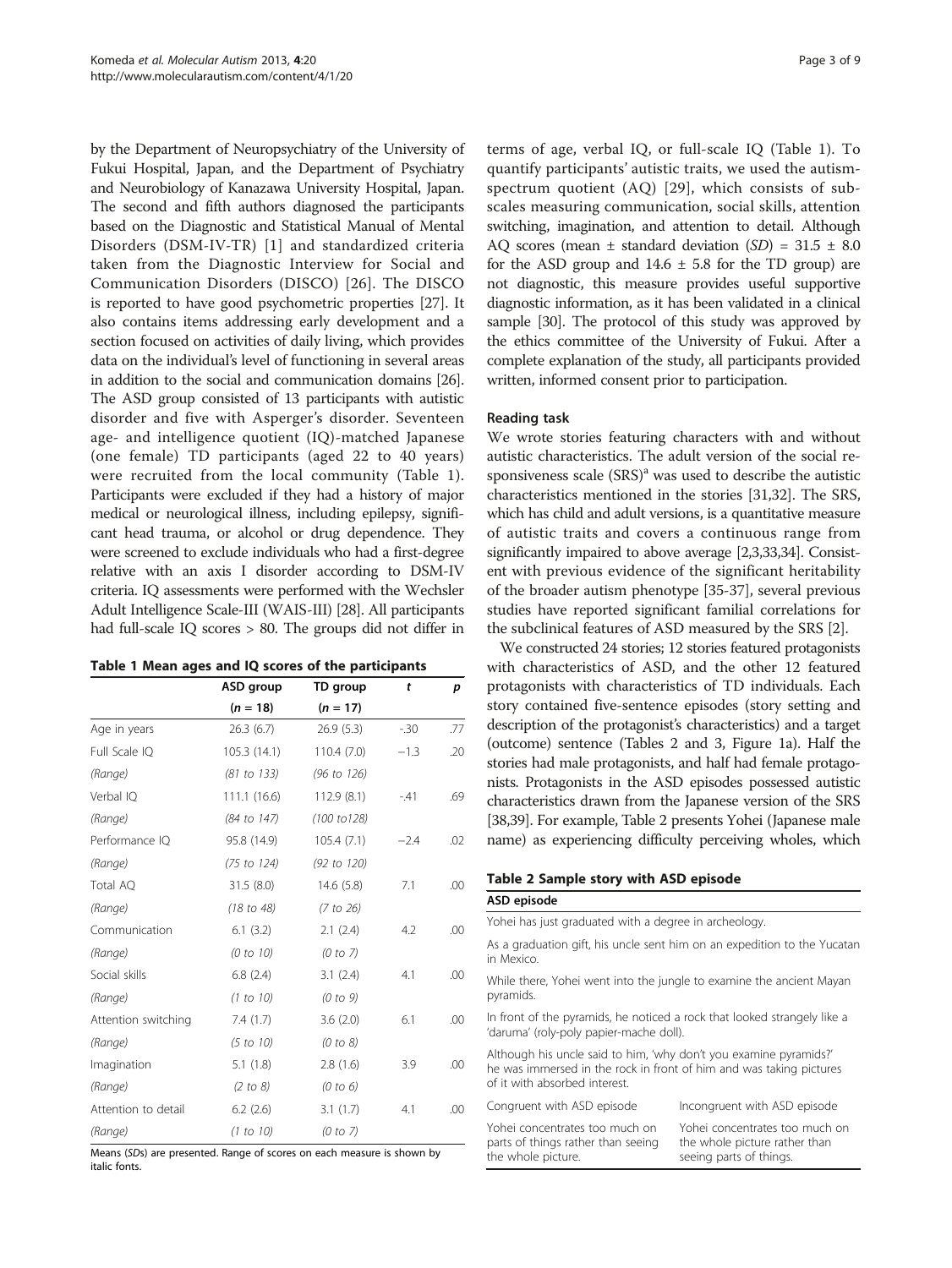#### <span id="page-3-0"></span>Table 3 Sample story with TD episode

| TD episode                                                                                      |                                                              |  |  |  |  |  |  |  |
|-------------------------------------------------------------------------------------------------|--------------------------------------------------------------|--|--|--|--|--|--|--|
| Yuka spent a wonderful time with her friends at a high school<br>graduation party last weekend. |                                                              |  |  |  |  |  |  |  |
| She made a plan to travel with new friends from her university.                                 |                                                              |  |  |  |  |  |  |  |
| She also looked for new members for the university tennis circle she will<br>want to join.      |                                                              |  |  |  |  |  |  |  |
| She attended a commencement today, and she graduated top of the class.                          |                                                              |  |  |  |  |  |  |  |
| Yuka asked her friend to help select her dress for the graduation ceremony.                     |                                                              |  |  |  |  |  |  |  |
| Congruent with TD episode                                                                       | Incongruent with TD episode                                  |  |  |  |  |  |  |  |
| Yuka joins group activities without<br>being told to do so.                                     | Yuka does not join group activities<br>unless told to do so. |  |  |  |  |  |  |  |

was based on the SRS item 'concentrates too much on parts of things rather than seeing the whole picture'. Protagonists in the TD episodes did not exhibit characteristics of ASD. For example, Yuka (Japanese female name) enjoyed joining group activities (Table 3). This episode was constructed to depict a trait opposite to the SRS item 'does not join group activities unless told to do so'.

ASD episodes that had an ASD target sentence were considered congruent (Tables [2](#page-2-0) and 3). Thus, the participants read a congruent or an incongruent outcome for each episode. Participants did not read the same episodes or target sentences twice, and presentation of stories was randomized.

### Recognition task

After reading the 24 stories, participants were asked to complete a recognition task about the target sentence (ASD or TD outcome sentence) of each story (Figure [1b](#page-4-0)). They were instructed to decide whether the target sentence had appeared in the stories they read. For example, participants who read, 'Yohei concentrates too much on parts of things rather than seeing the whole picture' were later asked to judge whether the sentence, 'Yohei concentrates too much on the whole picture rather than seeing parts of things' was OLD (the participants had read the sentence) or NEW (the participants had not read the sentence).

This recognition task enabled us to examine congruence effects with different sources (episodes). Four types of sentences were used: those congruent with ASD episodes, those congruent with TD episodes, those incongruent with ASD episodes, and those incongruent with TD episodes. Thus, the effects of group (ASD or TD), congruence (congruent or incongruent with the episode), and episode (ASD or TD) as well as the interaction among group, congruence, and episode were examined.

### Procedure

Figures [1a](#page-4-0) and b show the flow of the present experiment. Stories were presented one sentence at a time on a computer (Figure [1a](#page-4-0)). Participants read a single sentence and pressed a spacebar to advance to the next sentence; inter-stimulus interval (ISI) = 0. After reading the final (sixth) sentence of each story, we presented the following question: 'how easy was it for you to understand this story?' Participants rated readability on a seven-point scale (1: very easy, 4: neither easy nor difficult, 7: very difficult). After reading all 24 stories, they were asked to complete a recognition task about the final sentence of each story (Figure [1](#page-4-0)b). Participants were not told about this recognition test before reading the stories. The experiment lasted approximately 30 minutes.

# Results

# Memory encoding

We collected the reading times for target sentences (Additional file [1](#page-7-0)). Reading times that were more than 2.5 SDs above the mean for each participant were eliminated because it has been recommended that SD cutoffs be used to analyze response-time data as they reflect the variability of subject means [\[40\]](#page-8-0).

We conducted a three-way analysis of variance (ANOVA) on reading time with group as a between-participant factor (ASD versus TD) and congruence (congruent versus incongruent) and episode (ASD versus TD) as within-participant factors<sup>b</sup>. The main effects of congruence and story episode were significant  $(F(1, 33) = 38.00, p < .05,$  $MS_e = 53723589.61$ , Prep = .99,  $\eta_p^2 = .54$ ;  $F(1, 33) = 22.43$ ,  $p < .05$ ,  $MS_e = 14408486.00$ ,  $Prep = .99$ ,  $\eta_p^2 = .40$ ). Thus, the reading times for target sentences that were incongruent with episodes were longer than those for sentences congruent with episodes, and the reading times for ASD episodes were longer than those for TD episodes.

We compared the ASD and TD groups based on the readability ratings of the stories (Additional file [2](#page-7-0)). We conducted a three-way ANOVA of readability ratings with group as a between-participant factor (ASD versus TD) and congruence (congruent versus incongruent) and episode (ASD versus TD) as within-participant factors. The three-way interaction  $(F(1, 33) = 0.03, p > .05)$ , the two-way interaction between group and congruence  $(F(1, 33) = 0.00, p > .05)$ , and the two-way interaction between group and episode  $(F(1, 33) = 0.88, p > .05)$ were not significant. However, the two-way interaction between congruence and episode was significant  $(F(1, 33) =$ 13.64,  $p < .05$ ,  $MS_e = 6.26$ , Prep = .99,  $\eta_p^2 = .29$ ). The simple interaction effects showed that incongruent stories were more difficult than were congruent stories irrespective of whether they were embedded in ASD or TD episodes ( $p < .05$ ).

### Memory retrieval

The mean accuracy rates for the ASD group were 72.45%  $(SD = 18.80)^{c}$ , and those for the TD group were 71.32%  $(SD = 18.18)^{d}$ . We observed no significant three-way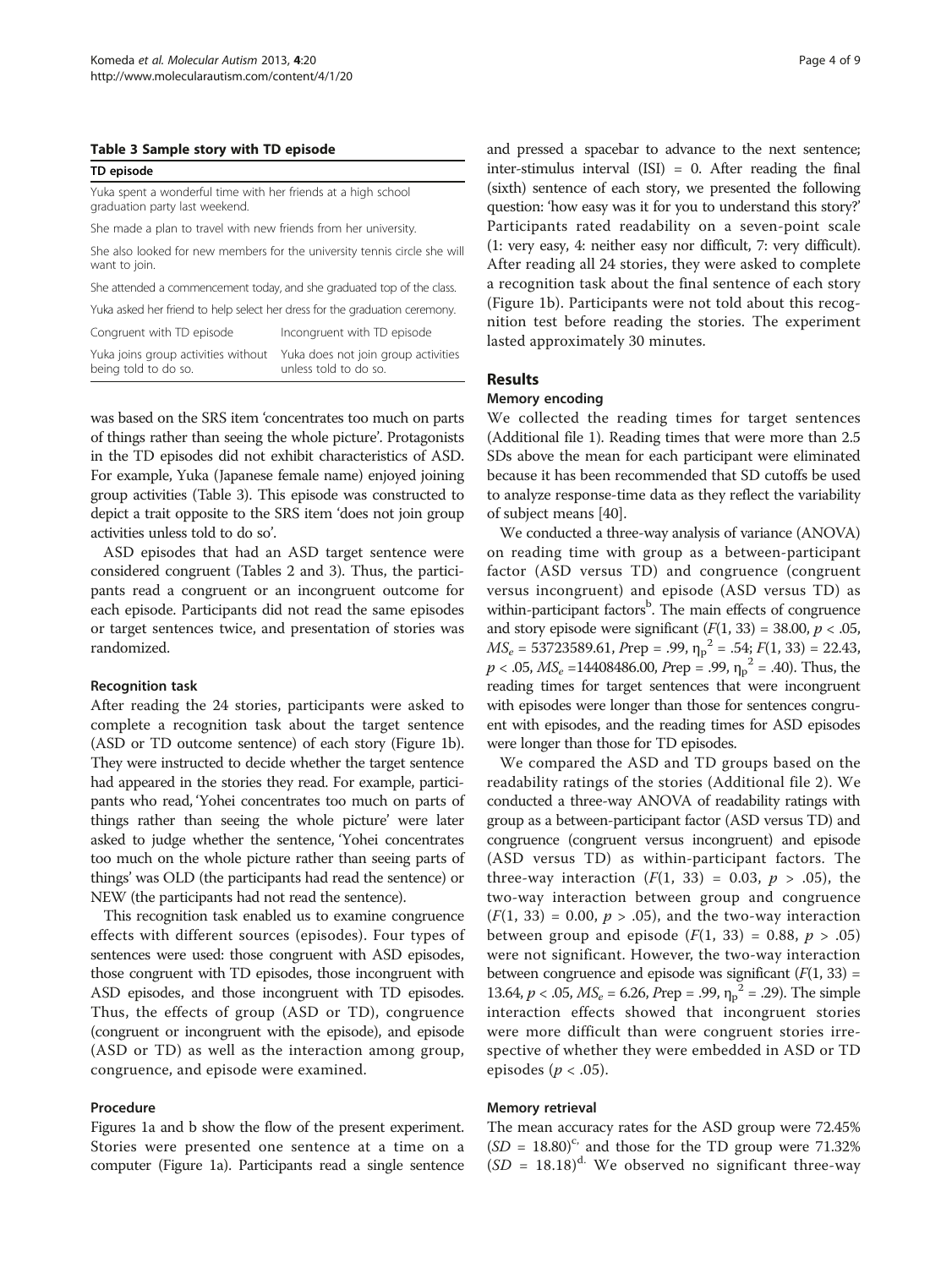<span id="page-4-0"></span>

interactions  $(F(1, 33) = 1.37, p > .05)$ , no interaction between group and congruence  $(F(1, 33) = 0.10, p > .05)$ , no interaction between group and episode  $(F(1, 33) = 0.12,$  $p > .05$ ), and no interaction between congruence and episode ( $F(1, 33) = 1.37, p > .05$ ).

We compared the ASD and TD groups based on the response times in the recognition task (Figure 2). The response times for correct responses on the recognition task were analyzed under the assumption that the time taken to respond to items reflects retrieval difficulties; specifically, shorter response times suggest easier retrieval in recognition tasks [\[41,42\]](#page-8-0). Response times more than 2.5 SDs above the mean for each participant were eliminated. We conducted a three-way ANOVA on response times with group as a between-participant factor and congruence (congruent versus incongruent) and episode (ASD versus TD) as within-participant factors. The three-way interaction was significant  $(F(1, 33) = 4.41, p < .05, MS_e = 357662.55,$ Prep = .92,  $\eta_p^2$  = .12). The patterns of simple effects differed



between the ASD and TD groups. The ASD group retrieved sentences congruent with ASD episodes faster than they retrieved sentences incongruent with ASD episodes Figure [3](#page-5-0)a;  $(F(1, 17) = 4.80, p < .05,$  $MS_e = 301033.89$ , Prep = .92,  $\eta_p^2 = .22$ ), and the ASD group retrieved sentences incongruent with ASD episodes more slowly than they retrieved sentences incongruent with TD episodes  $(F(1, 17) = 9.90, p < .05, MS_e = 291818.54,$ Prep = .97,  $\eta_p^2$  = .37). Furthermore, the TD group retrieved TD stories faster than they retrieved ASD stories (Figure [3](#page-5-0)b;  $F(1, 16) = 4.63$ ,  $p < .05$ ,  $MS_e = 403699.27$ , Prep = .92,  $\eta_p^2$  = .22).

# Correlation between AQ scores and psychological measures

We calculated correlations between AQ scores and the reading times for target sentences to investigate the relationship between reading processes and the characteristics of ASD. Table [4](#page-5-0) shows that total AQ scores and scores on the communication and social skills subscales were significantly correlated with the reading times for TD episodes (congruent and incongruent sentences embedded in TD episodes) in the Total groups. Attention-to-detail scores were significantly correlated with reading times for congruent sentences embedded in TD episodes.

In the ASD group, total AQ scores were significantly correlated with the reading times for congruent sentences embedded in TD episodes and with the reading times for incongruent sentences embedded in ASD episodes. Scores for communication and attention to detail were significantly correlated with the reading times for congruent sentences embedded in TD episodes.

We found no significant correlations between total AQ scores and other psychological measures, readability, or response time or accuracy in recognition tasks. Thus,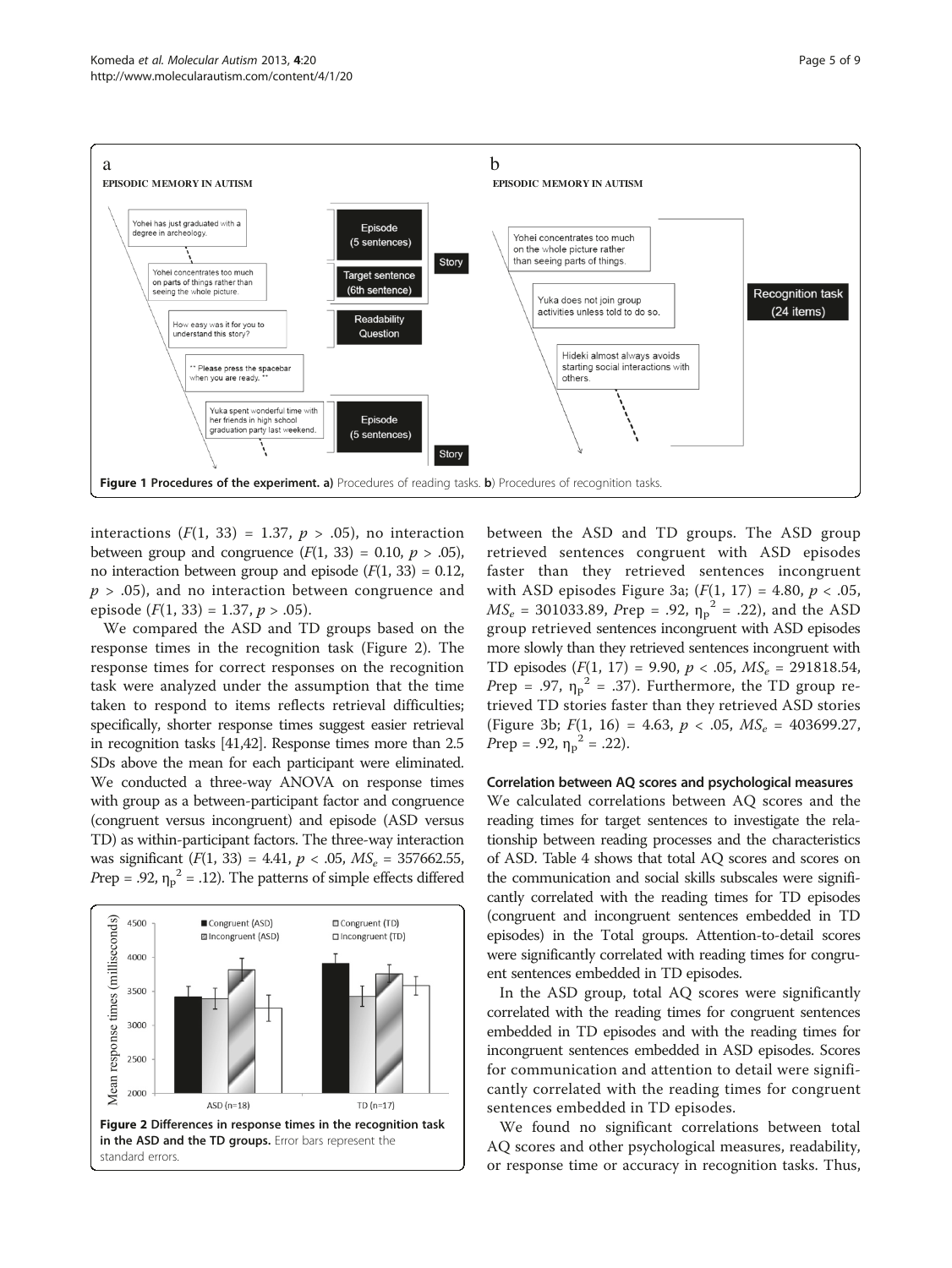<span id="page-5-0"></span>

participants' AQ scores had an impact on encoding (reading times) but not on retrieval processes.

# **Discussion**

Only the correlation analyses revealed differences between the ASD and TD groups in encoding processes. AQ scores were significantly correlated with reading speed, and memory retrieval processes were different between the groups. Although the memory of individuals with ASD was as accurate as that of TD individuals, differences in response times reflected different patterns of memory retrieval.

#### Similarity hypothesis

The similarity hypothesis [[23](#page-8-0),[24](#page-8-0)] predicts that cognitive processes are enhanced when one is focused on similar others. In the current study, this hypothesis predicts that the response times for stories featuring protagonists similar to the participants should be faster than those for stories featuring dissimilar protagonists. Although individuals with ASD did not differ from TD individuals in story-encoding processes such as reading times and readability measures, they did differ in the retrieval of sentences from memory. The ASD group retrieved ASD-congruent sentences faster than they retrieved ASD-incongruent sentences (Figure 3a), and the TD group retrieved TD stories faster than they retrieved ASD stories (Figure 3b). Thus, the similarity hypothesis was supported in the TD group.

Although the ASD group did not retrieve ASD stories faster than they retrieved TD stories, they showed specific patterns of responses to protagonists with ASD characteristics. That is, the ASD group may have detected incongruence in the protagonists in ASD episodes based on their own prior experiences.

### Memory encoding processes

When readers read an outcome sentence that is incongruent with the prior context, they tend to resolve the incongruence by inferring the meaning of the sentence using their own knowledge of the world [\[43](#page-8-0)]. These efforts involve an additional cognitive load and increase the time spent reading the outcome sentence [[44\]](#page-8-0). In the current study, we found no significant interaction between group membership and the main character's characteristics in terms of reading times. These results showed that regardless of the protagonist's characteristics (ASD or TD), individuals with ASD detected incongruence as well as TD individuals did.

The readability results also did not show significant group differences. ASD and TD groups both found it more difficult to understand incongruent than congruent stories [[45,46\]](#page-8-0). Additionally, we observed no significant interactions between group and protagonist characteristics in the readability ratings. These results suggest that individuals

Table 4 Correlations between AQ and target sentence reading times

|                         | Total $(N = 35)$ |                  |             |                  | ASD $(n = 18)$ |                  |                  |     | TD $(n = 17)$ |         |             |       |
|-------------------------|------------------|------------------|-------------|------------------|----------------|------------------|------------------|-----|---------------|---------|-------------|-------|
| Congruencies<br>Episode | Congruent        |                  | Incongruent |                  | Congruent      |                  | Incongruent      |     | Congruent     |         | Incongruent |       |
|                         | <b>ASD</b>       | TD               | <b>ASD</b>  | TD               | <b>ASD</b>     | TD               | <b>ASD</b>       | TD  | <b>ASD</b>    | TD      | <b>ASD</b>  | TD    |
| Total AQ                | .32              | .43 <sup>a</sup> | .31         | .39 <sup>a</sup> | .26            | .64 <sup>a</sup> | .50 <sup>a</sup> | .43 | .18           | .18     | . 02        | .39   |
| Communication           | .31              | .39 <sup>a</sup> | .30         | .40 <sup>a</sup> | .31            | .51 <sup>a</sup> | .44              | .44 | .02           | .12     | $-0.05$     | .23   |
| Social skills           | .27              | .40 <sup>a</sup> | .24         | .42 <sup>a</sup> | .19            | .34              | .37              | .37 | .16           | .45     | .02         | .46   |
| Attention switching     | .26              | .24              | .17         | .25              | .15            | .45              | .26              | .25 | .14           | $-15$   | $-0.05$     | .11   |
| Imagination             | .16              | .24              | .27         | .31              | .00            | .32              | .29              | .24 | .12           | $-0.02$ | .19         | .29   |
| Attention to detail     | .23              | .35 <sup>a</sup> | .24         | .13              | .13            | .52 <sup>a</sup> | .29              | .10 | .06           | $-12$   | $-01$       | $-14$ |

 ${}^{a}p$  < .05, two-tailed.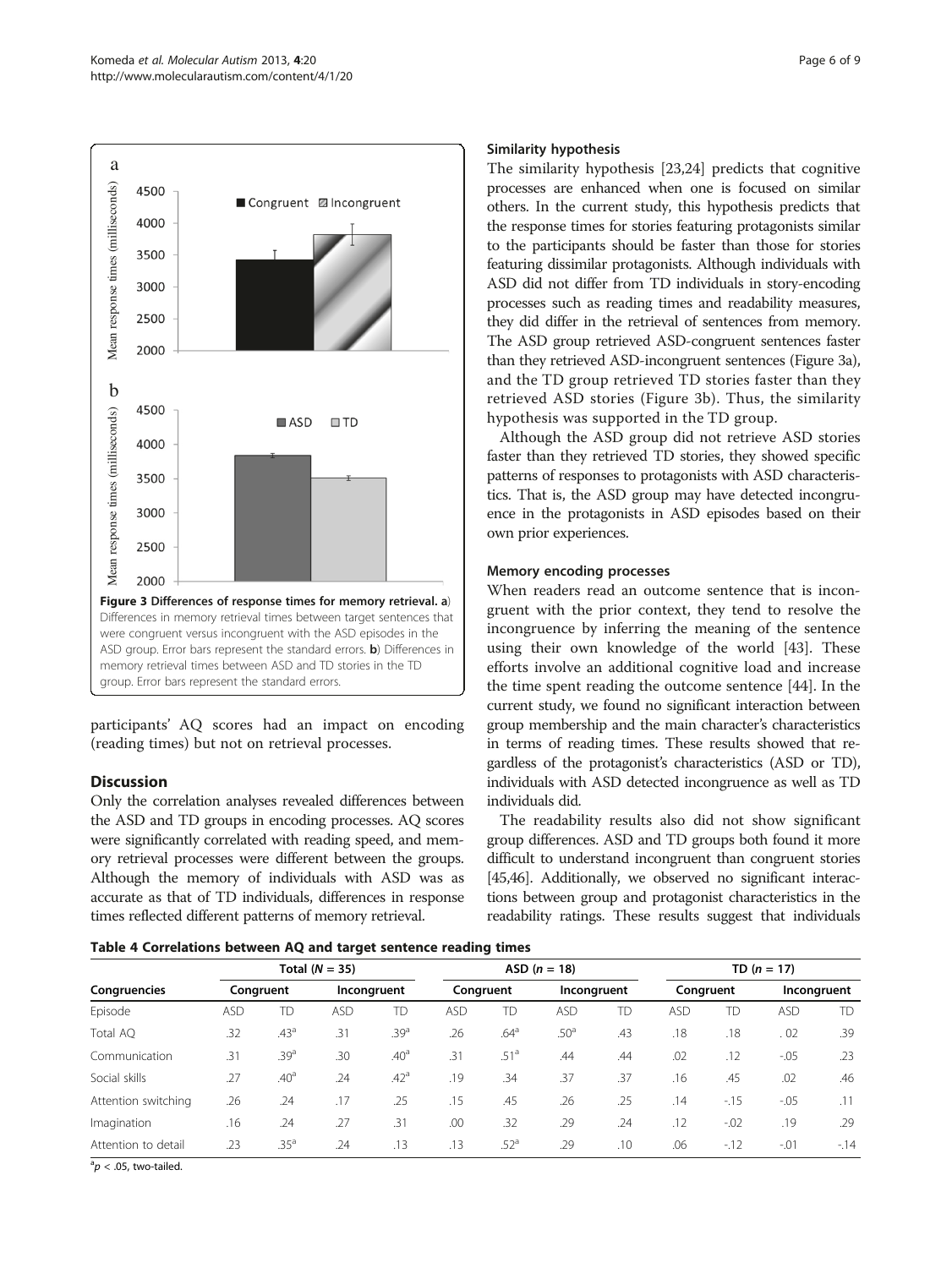with ASD are able to understand and monitor the consistency of stories regardless of the characteristics of the protagonist. Thus, our similarity hypothesis was not supported with respect to encoding processes, as measured by reading time and readability measures.

Correlation analyses revealed that total AQ scores and difficulties involving communication and social skills were associated with longer reading times for stories with TD episodes in the Total group. These results suggest that it takes more time for readers with social problems affecting communication and social skills to read stories whose protagonists had characteristics of TD individuals. In the ASD group, total AQ scores were associated with longer reading times for congruent sentences embedded in TD episodes and incongruent sentences embedded in ASD episodes. Thus, individuals with ASD who have high AQ scores have difficulties integrating TD target sentences with the previous context during memory encoding processes.<sup>e</sup>

On the other hand, attention to detail, which is a non-social feature measured by the AQ [\[47\]](#page-8-0), was associated with longer reading times for congruent sentences embedded in TD episodes. This suggests that the tendency to attend to details is related to understanding congruent stories featuring TD characters. As individuals with ASD are characterized by their attention to detail [\[47\]](#page-8-0), they are likely to attend to the differences between themselves and TD individuals when they read stories with TD characters.

Given that the correlation between reading times and AQ scores was not significant in the TD group, the significant overall correlation for all respondents must be attributable to the ASD group. Thus, these results reflect variation within the ASD group, suggesting heterogeneity in ASD [[48\]](#page-8-0).

### Memory retrieval processes

Data on reading times revealed no significant interactions between group and target sentences or between group and episode. Thus, processing at the level of encoding did not explain the differences in the retrieval processes for ASD and TD target sentences in the story-reading task. Instead, differences in retrieval strategies led to differences between ASD and TD groups in the recognition task.

Individuals with ASD did not exhibit deficits in recognition accuracy. Thus, the differences between ASD and TD individuals in the cognitive processes underlying memory were reflected in response times during memory retrieval. These results are consistent with the notion that children with ASD have intact recognition but impaired source memory [\[14\]](#page-7-0). Because individuals with ASD did not show deficits in recognition, they probably relied on strategies based on altered source memory. The differences in the 'levels-of-processing effect' between the ASD and TD groups may explain these strategic differences. The ASD group engaged in a deeper level of processing in response

to ASD stories, which gave them an advantage in detecting the incongruences in these stories. Their processing of characters similar to themselves was facilitated by their ability to abstract, which made the story more comprehensible than it would ordinarily be [\[22\]](#page-8-0). Although previous studies have suggested that individuals with ASD do not exhibit a self-related levels-of-processing effect [[12](#page-7-0)], the present study showed a levels-of-processing effect for story characters with ASD characteristics, which is related to the experience of self in individuals with ASD.

### Future directions

Three directions should be considered for future research. Firstly, the autobiographical memory of individuals with ASD should be examined. In 2010, Lind distinguished between autobiographical episodic memory and nonautobiographical episodic memory. Individuals with ASD show impaired autobiographical episodic memory and a reduced self-reference effect (which may rely on psychological aspects of the self-concept) but do not show specific impairments in memory for their own rather than others' actions (which may rely on physical aspects of the self-concept) [[11\]](#page-7-0). Although our study found altered episodic memory retrieval among individuals with ASD, the role of self-concept in episodic memory retrieval remains unclear. The autobiographical and non-autobiographical episodic memories of individuals with ASD are worth examining.

Secondly, we need to investigate the degree to which similarity mediates memory retrieval and reading processes in story comprehension. Previous studies [\[23](#page-8-0)] examined people with different personality traits to manipulate similarities between readers and characters (for example, highly extraverted readers should be similar to extraverted story characters). Future studies should further examine interactions between individuals with and without ASD and personality traits.

Thirdly, it is important to examine the effect of similarity on reading comprehension. Similarities between readers' and characters' personality traits elicit empathetic responses [\[24](#page-8-0)]. Readers' preferences and the amount of empathy they feel toward similar characters should be investigated to understand readers' involvement in fictional stories [[49](#page-8-0)-[51](#page-8-0)]. Individuals with ASD likely prefer familiar situations and empathize with others with autistic characteristics [[52\]](#page-8-0).

# **Conclusions**

Individuals with ASD were more effective in retrieving ASD-congruent than ASD-incongruent sentences, and TD individuals were more effective at retrieving TD than ASD stories. Thus, the similarity between readers and story characters has a different impact on memory retrieval in ASD and TD groups.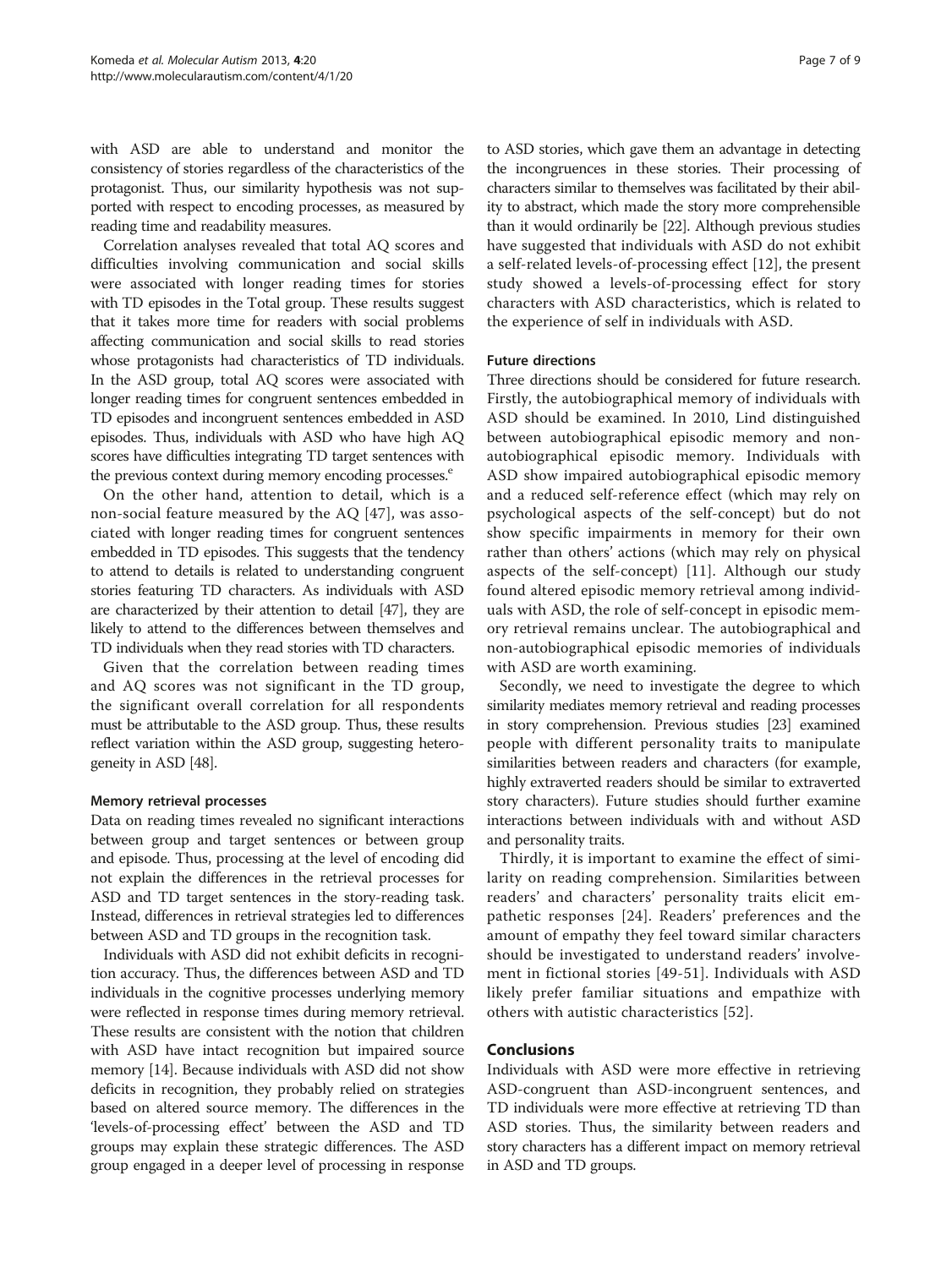<span id="page-7-0"></span>The examination of the reading and memory strategies followed by ASD individuals is essential for developing effective interventions in medical and educational settings [[53](#page-8-0)-[55\]](#page-8-0). As these findings help explain the characteristics of individuals with ASD, they may also contribute to improving special needs education, educational interventions, and literacy education programs for these individuals.

### **Endnotes**

Use of the Japanese version of the SRS was permitted by Western Psychological Services.

<sup>b</sup>The three-way interaction  $(F(1, 33) = 1.35, p > .05)$ , the two-way interaction between group and congruence  $(F(1, 33) = 0.05, p > .05)$ , the two-way interaction between group and episode  $(F(1, 33) = 0.07, p > .05)$ , and the two-way interaction between congruence and episode  $(F(1, 33) = 1.94, p > .05)$  were not significant.

 $C$ Accuracy rates were 72.22% (SD = 20.61) for sentences congruent with ASD episodes,  $71.30\%$  (SD = 21.12) for those congruent with TD episodes,  $68.52\%$  (SD = 16.06) for those incongruent with ASD episodes, and 77.78%  $(SD = 17.15)$  for those incongruent with TD episodes.

 $d$ Accuracy rates were 67.65% (SD = 19.96) for sentences congruent with ASD episodes,  $75.49\%$  (SD = 16.79) for those congruent with TD episodes,  $68.63\%$  (SD = 18.52) for those incongruent with ASD episodes, and 73.53%  $(SD = 17.74)$  for those incongruent with TD episodes.

Because no significant correlations between total AQ scores and recognition measures were observed, AQ scores explained difficulties in memory encoding but not in memory retrieval processes.

# Additional files

[Additional file 1:](http://www.biomedcentral.com/content/supplementary/2040-2392-4-20-S1.doc) Mean reading times of target sentences in milliseconds by the ASD and the TD group. Error bars represent the standard errors. There were no significant interactions. There were significant main effects of congruencies and episodes (ps < .05). Congruent < incongruent ( $p$  < .05). TD episodes < ASD episodes ( $p$  < .05).

[Additional file 2:](http://www.biomedcentral.com/content/supplementary/2040-2392-4-20-S2.doc) Mean values of readability for the ASD and the TD groups. Error bars represent the standard errors. The question was 'how easy was it for you to understand this story'? (Seven-point scale: 1: very easy, 4: neither easy nor difficult, 7: very difficult). There were no significant group differences. There was a significant interaction between congruence and story episodes ( $p < .05$ ). Congruent with ASD episodes  $<$ incongruent with ASD episodes ( $p < .05$ ). Congruent with TD episodes  $<$ incongruent with TD episodes ( $p < .05$ ). Congruent with ASD episodes > congruent with TD episodes ( $p < .05$ ).

#### Abbreviations

AQ: Autism-spectrum quotient; ASD: Autism spectrum disorders; IQ: Intelligence quotient; ISI: Inter-stimulus interval; TD: Typically developing.

#### Competing interests

The authors declare that they have no competing interests.

#### Authors' contributions

HK (first author) was involved in conceiving, designing, and conducting the experiment, analyzing and interpreting data, and drafting the article.

HK (second author) was involved in conceiving and conducting the experiment, interpreting the data, and drafting the article. DNS and TM were involved in conducting the experiment and interpreting the data. KI, MI, MS, and HO were involved in interpreting the data. All authors read and approved the final manuscript.

#### Acknowledgements

We would like to express our sincere appreciation to the participants and their families, who generously and courageously participated in this research. We also appreciate the staff at the University of Fukui, particularly Dr. Takashi Fujii and Dr. Hisakazu Yanaka, for assistance in data collection. This research was funded in part by Grants-in-Aid for Scientific Research from the Japan Society for the Promotion of Science (21591509, 21791120), the Kobayashi-Magobei Kinen Fund, the Japan Research Foundation for Clinical Pharmacology, the SENSHIN Medical Research Foundation, and the Takeda Science Foundation. Part of this research was the result of 'Integrated research on neuropsychiatric disorders' performed under the Strategic Research Program for Brain Sciences by the MEXT of Japan. H Komeda's contribution was supported by a JSPS Postdoctoral Fellowship for Research Abroad.

#### Author details

<sup>1</sup>The Hakubi Center for Advanced Research, Kyoto University, Kyoto, Japan. <sup>2</sup>Research Center for Child Mental Development, University of Fukui, Fukui Japan. <sup>3</sup> Department of Neuropsychiatry, Faculty of Medical Sciences, University of Fukui, Fukui, Japan. <sup>4</sup>Biomedical Imaging Research Center, University of Fukui, Fukui, Japan. <sup>5</sup>Research Center for Child Mental Development, Kanazawa University, Kanazawa, Japan. <sup>6</sup>Department of Morphological and Physiological Sciences, Division of Cell Biology and Neuroscience, Faculty of Medical Sciences, University of Fukui, Fukui, Japan.

#### Received: 22 February 2013 Accepted: 4 June 2013 Published: 24 June 2013

#### References

- 1. American Psychiatric Association: Diagnostic and Statistical Manual of Mental Disorders (DSM-IV-TR). Fourth edition. Washington, DC: American Psychiatric Association; 2000.
- 2. Constantino JN, Todd RD: Autistic traits in the general population. Arch Gen Psychiatry 2003, 60:524–530.
- 3. Constantino JN, Todd RD: Intergenerational transmission of subthreshold autistic traits in the general population. Biol Psychiatry 2005, 57:655-660.
- 4. Crespi B, Badcock C: Psychosis and autism as diametrical disorders of the social brain. Behav Brain Sci 2008, 31:241–261.
- 5. Premack DG, Woodruff G: Does the chimpanzee have a theory of mind? Behav Brain Sci 1978, 1:515–526.
- 6. Baron-Cohen S, Leslie AM, Frith U: Does the autistic child have a 'theory of mind'? Cognition 1985, 21:37–46.
- 7. Fletcher PC, Happé F, Frith U, Baker SC, Dolan RJ, Frackowiak RS, Frith CD: Other minds in the brain: a functional imaging study of 'theory of mind' in story comprehension. Cognition 1995, 57:109–128.
- 8. Happé FGE: An advanced test of theory of mind: understanding of story characters' thoughts and feelings by able autistic, mentally handicapped, and normal children and adults. J Autism Dev Disord 1994, 24:129–154.
- 9. Renner P, Klinger LG, Klinger MR: Implicit and explicit memory in autism: is autism an amnesic disorder? J Autism Dev Disord 2000, 30:3–14.
- 10. Toichi M, Kamio Y: Long-term memory in high-functioning autism: controversy on episodic memory in autism reconsidered. J Autism Dev Disord 2003, 33:151–161.
- 11. Lind SE: Memory and the self in autism: a review and theoretical framework. Autism 2010, 14:430–456.
- 12. Toichi M, Kamio Y, Okada T, Sakihama M, Youngstrom EA, Findling RL, Yamamoto K: A lack of self-consciousness in autism. Am J Psychiatry 2002, 159:1422–1424.
- 13. Wheeler MA, Stuss DT, Tulving E: Toward a theory of episodic memory: the frontal lobes and autonoetic consciousness. Psychol Bull 1997, 121:331–354.
- 14. Lind SE, Bowler DM: Recognition memory, self-other source memory, and theory of mind in children with autism spectrum disorder. J Autism Dev Disord 2009, 39:1231–1239.